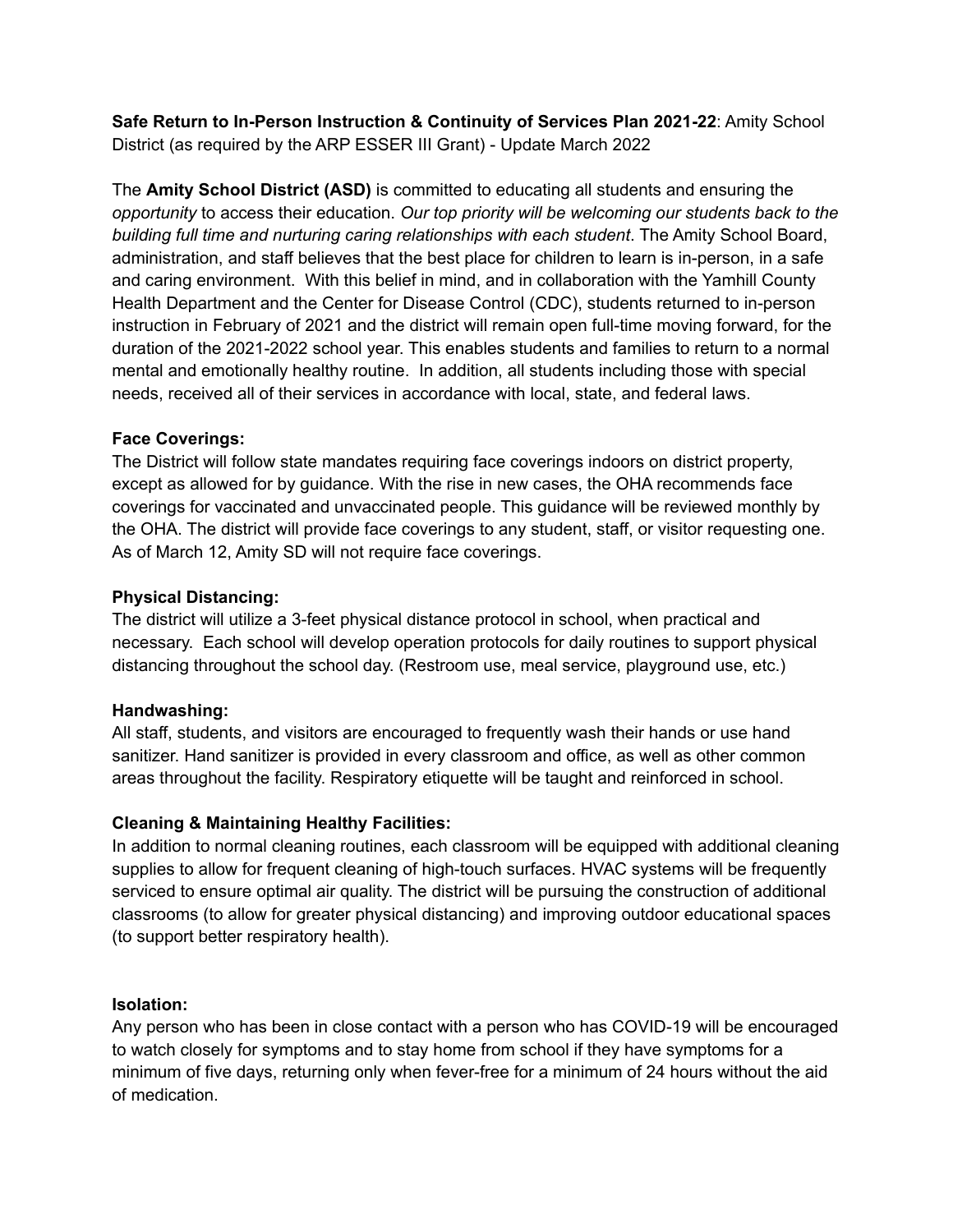#### **On-site testing:**

As long as supplies last, rapid testing will be available, with parental permission, for symptomatic students and staff.

#### **Vaccination Efforts:**

The Amity School District will collaborate with the Yamhill County Public Health Department to provide opportunities for voluntary vaccination for students, staff, and families.

#### **Recovery Services:**

The district plans to continue full in-person learning, four days a week, including full transportation services. In the event of school closure due to the pandemic, the district will revert to online learning, and each student will have access to a school-owned technology device. Staff have received, and will continue to receive as needed, training to deliver content virtually.

The district will continue to benchmark assess our students three times per year using I-ready Math and Reading and Running Records as well as other appropriate testing materials to ensure that all students K-12 are progressing as expected and interventions are made as needed.

Extra-curricular sports and clubs will continue with regular schedules.

The district will continue to offer after school learning opportunities during the 21-22 school year.

A summer academic recovery plan was implemented in 2021 for grades K-8 and a summer credit recovery was offered for grades 9-12. The plan is to offer a similar plan in the summer of 2022.

# **Social and Emotional and Mental Health Needs:**

Amity utilizes a comprehensive Social and Emotional Learning Curriculum as well as a Collaborative Problem Solving (CPS) model to support the well-being of all students. All students have access to counselors and a district therapeutic intervention coach.

# **Student Health:**

All students will receive free breakfast and lunch for the 2021-22 school year through the USDA. If school is closed due to a pandemic, the district will assess its ability to deliver meals directly to student homes or designated pick up locations, utilizing the same process it used during the Fall and Winter of the 2020-21 school year.

This plan was created in August of 2021, modified in March, 2022. The district will continue to assess and adjust procedures in accordance with state and local guidelines. The plan will be